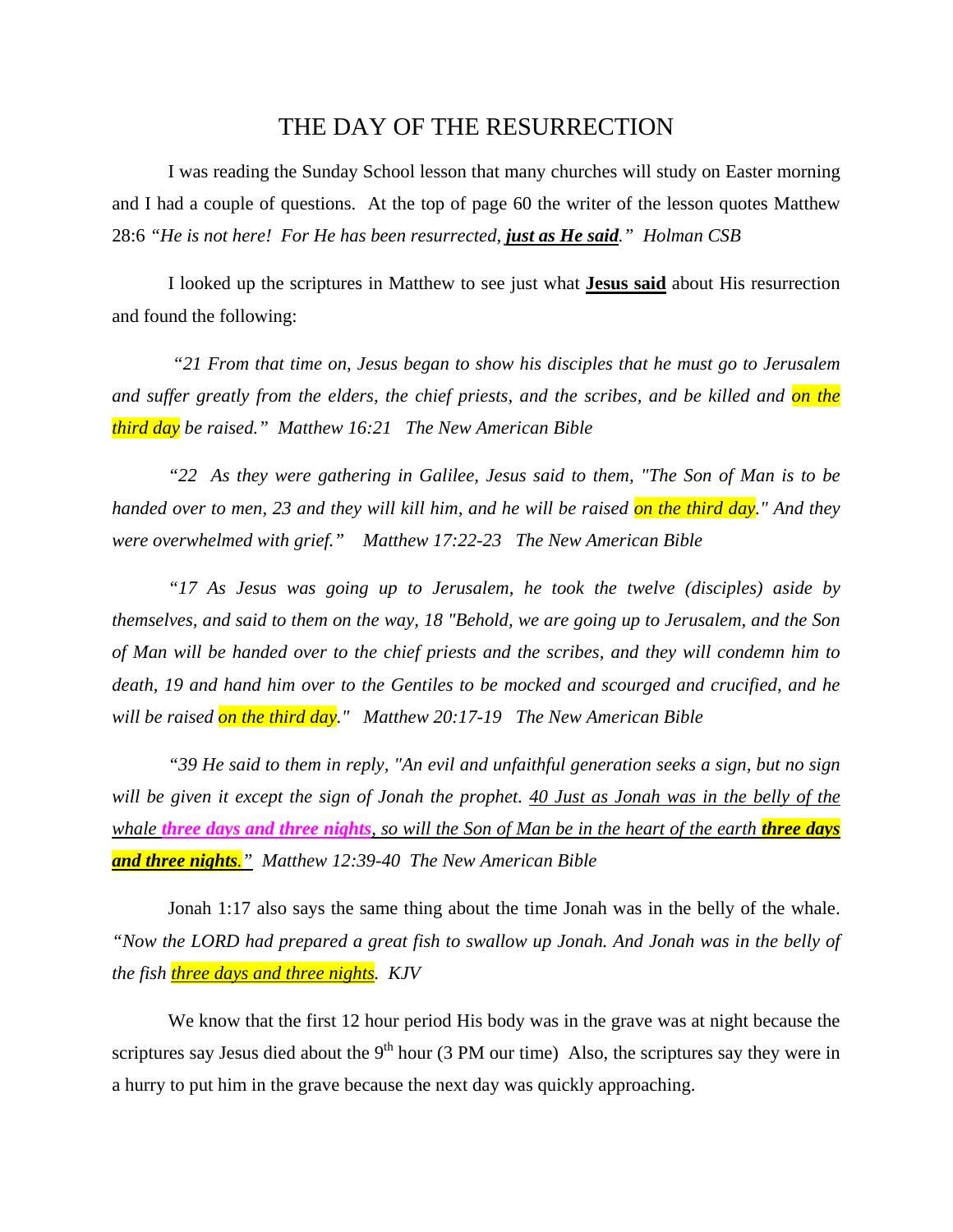*"This [man] went unto Pilate, and begged the body of Jesus. And he took it down, and wrapped it in linen, and laid it in a sepulchre that was hewn in stone, wherein never man before was laid. And that day was the preparation, and the Sabbath drew on." Luke 23:52-54 KJV* 

## WHAT THREE NIGHTS WAS THE MATERIAL BODY OF JESUS IN THE HEART OF THE EARTH?

Was it (1) **Friday night** and (2) **Saturday night**? If so, Jesus was crucified on Friday and would have been in the grave **Friday night**, Saturday, and **Saturday night- two nights and one day.** They found the tomb empty Sunday morning. This, of course, would mean that Jesus did not tell the truth "*40 Just as Jonah was in the belly of the whale three days and three nights, so will the Son of Man be in the heart of the earth three days and three nights." Matthew 12:40 The New American Bible*.

Was it (1) **Thursday night,** (2) **Friday night** and (3) **Saturday night**? If so, Jesus was crucified on Thursday and would have been in the grave **Thursday night**, Friday, **Friday night**, Saturday, **Saturday night** and **all day Sunday**. But they found the tomb empty Sunday morning.

Was it (1) **Wednesday night,** (2) **Thursday night** and (3) **Friday night**? If so, Jesus was crucified on Wednesday and would have been in the grave **Wednesday night**, Thursday, **Thursday night**, Friday, **Friday night** and all day Saturday. They found the tomb empty Sunday morning.

Was it **(1) Wednesday night, (2) Thursday night, (3) Friday night and (4) Saturday night**? If so, He would have been in the grave three days and **four nights**. They found the grave empty Sunday morning. This, of course, would mean that Jesus did not tell the truth *"39 He said to them in reply, "An evil and unfaithful generation seeks a sign, but no sign will be given it except the sign of Jonah the prophet. 40 Just as Jonah was in the belly of the whale three days*